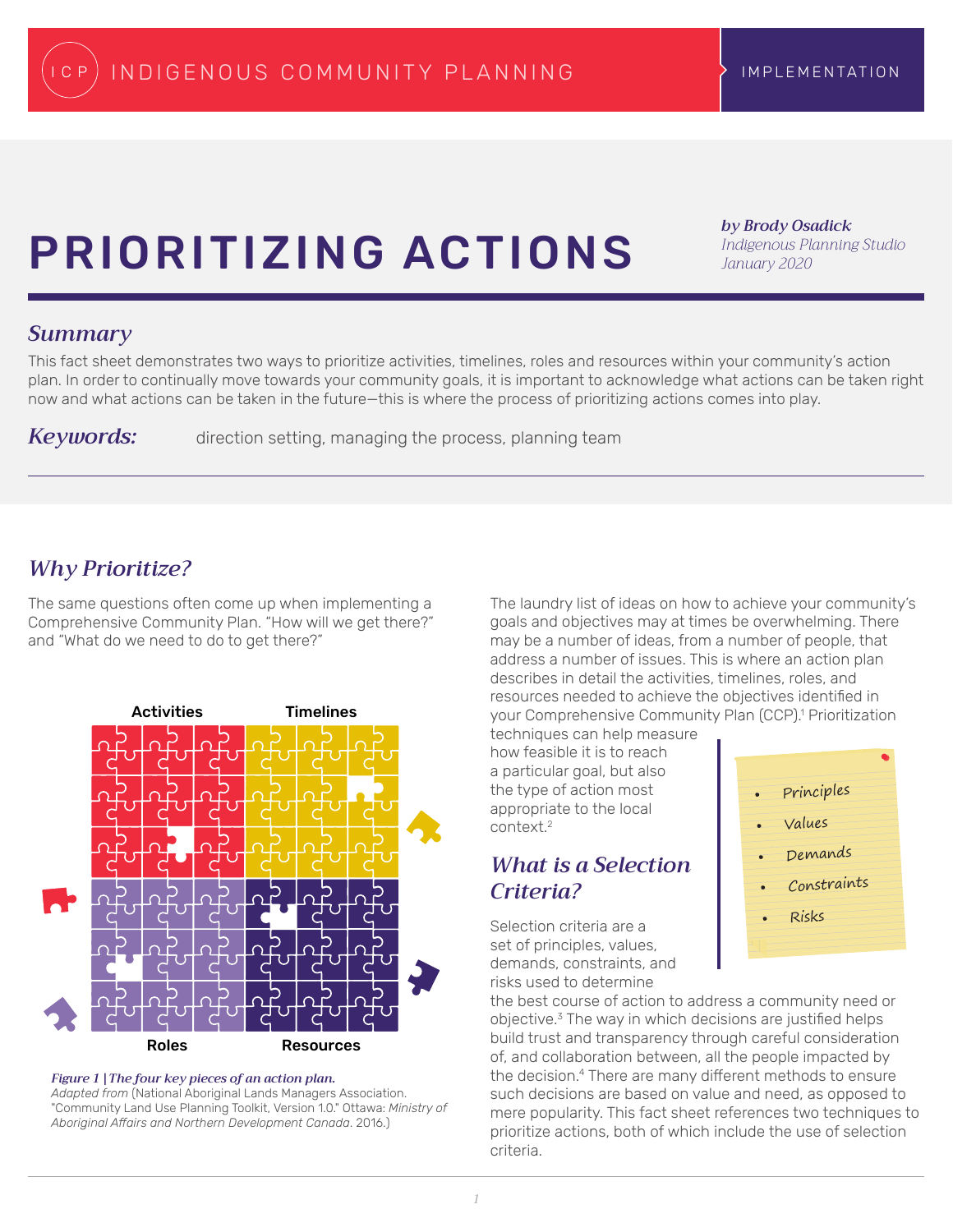# *How Do You Prioritize in Practice?*

Whether your community's priority is promoting physical activity, affordable housing, or biodiversity, action plans help brainstorm and coordinate strategies in your CCP.<sup>5</sup> For more information on common challenges and best practices on Action Planning, see *Creating Action Plans* (Sinclair, 2018). Once the necessary components of your action plan are in place, your community planning team must determine which actions are most feasible and cost-effective. This fact sheet outlines two flexible techniques to prioritize your activities, timelines, roles and resources within your action plan: the Scoring Technique and the Strategy Grid Technique.

For more information on common challenges and successful practices on Action Planning, see the *Creating Action Plans* fact sheet.

## Scoring Technique

The Scoring Technique is useful when many ideas are still in question and only a select few options are needed.<sup>6</sup> The Scoring Technique works by ranking each action item based on a pre-established set of criteria—thus calculating a score for each option. According to the Indigenous and Northern Affairs Canada CCP Handbook, when prioritizing actions, common criteria include impact, urgency, capacity, cost, risk, and political support from Chief and Council.<sup>7</sup> For example, if your community goal is to increase the number of affordable housing units, possible actions might fall under the themes

of research, advocacy, education, direct funding, building partnerships, grant applications, and so forth. As illustrated in Table 1 below, each action item is numerically ranked on a scale based on its percieved impact, urgency, capacity, cost, risk, and political support. By assigning numerical scores to the criteria, action items can be evaluated in a quantitative manner.

To provide more detailed scores and to ensure collective and individual values are accounted for in the decision-making process, a common practice is to weigh each criterion based on its relative importance.<sup>8</sup> If the community is experiencing a housing shortage, urgency within the community might contain a heavier "weight" despite (for example) the significant initial cost of investing in affordable housing. Items which characterize urgency and immediate action, such as direct subsidies for below-market rental units, will therefore recieve a higher score than say, a five-year research initiative.

Criterion weighting helps adapt your action and implementation plan to the needs and context of your community.9 The lead of this type of exercise should encourage input and participation from your planning team, Elders, and community experts. Table 1 illustrates a Weightedscoring Technique for the affordable housing example.

## *Scoring Technique Formula*

Action Item Score = [Likert Rank] x [Weight]

### *Table 1 | Applying the Weighted-scoring Technique to prioritize actions on affordable housing.*

*Adapted from* (National Association of County and City Health Officials. "Guide to Prioritization Techniques." n.d. Accessed October 2020. https://www.naccho. org/uploads/downloadable-resources/Gudie-to-Prioritization-Techniques.pdf; and, Indigenous and Northern Affairs Canada. "CCP Handbook: Comprehensive Community Planning for First Nations in British Columbia, Third Edition." 2016. Accessed October, 2020. http://www.aadnc-aandc.gc.ca/DAM/DAM-INTER-BC/ STAGING/texte-text/ccphb2013\_1378922610124\_eng.pdf, p. 46.)

| Criteria –                      | Impact                                                         | <b>Urgency</b>                                        | <b>Capacity</b>                                                | Cost                                                                 | <b>Risk</b>                                              | <b>Political</b><br><b>Support</b>                              | <b>Total</b> |
|---------------------------------|----------------------------------------------------------------|-------------------------------------------------------|----------------------------------------------------------------|----------------------------------------------------------------------|----------------------------------------------------------|-----------------------------------------------------------------|--------------|
| Weight $\longrightarrow$        | 1.5                                                            | 3.0                                                   | 1.0                                                            | 2.0                                                                  | 2.5                                                      | 2.0                                                             |              |
| $Likert Rank$ $\longrightarrow$ | $1 =$ Low impact<br>$3$ = Moderate impact<br>$5 =$ High impact | $1 = Long-term$<br>$3 = Med-term$<br>$5 = Short-term$ | $1 = Not feasible$<br>$3 =$ Challenging<br>$5 =$ Very feasible | $1 = \text{Very expensive}$<br>$3$ = Fair price<br>$5 =$ Inexpensive | $1 =$ High Risk<br>$3$ = Moderate Risk<br>$5 =$ Low Risk | $1 = No support$<br>$3 =$ Some objections<br>$5 =$ Full support |              |
| <b>Research</b>                 | $4(x 1.5) = 6$                                                 | $1(x 3.0) = 3$                                        | $4(x 1.0) = 4$                                                 | $3(x 2.0) = 6$                                                       | $5(x 2.5) = 12.5$                                        | $4(x 2.0) = 8$                                                  | 39.0         |
| <b>Advocacy</b>                 | $3(x 1.5) = 4.5$                                               | $4 (x 3.0) = 12$                                      | $3(x 1.0) = 3$                                                 | $4 (x 2.0) = 8$                                                      | $4(x 2.5) = 10$                                          | $2(x 2.0) = 4$                                                  | 41.5         |
| <b>Education</b>                | $1(x 1.5) = 1.5$                                               | $2(x 3.0) = 6$                                        | $5(x 1.0) = 5$                                                 | $4 (x 2.0) = 8$                                                      | $5(x 2.5) = 12.5$                                        | $2 (x 2.0) = 4$                                                 | 37.0         |
| <b>Direct Funding</b>           | $5(x 1.5) = 7.5$                                               | $5(x 3.0) = 15$                                       | $2(x 1.0) = 2$                                                 | $1(x 2.0) = 2$                                                       | $2(x 2.5) = 5$                                           | $5(x 2.0) = 10$                                                 | 41.5         |
| <b>Partnerships</b>             | $4(x 1.5) = 6$                                                 | $3(x 3.0) = 9$                                        | $4(x 1.0) = 4$                                                 | $4 (x 2.0) = 8$                                                      | $3(x 2.5) = 7.5$                                         | $5(x 2.0) = 10$                                                 | 44.5         |
| <b>Grants</b>                   | $4(x 1.5) = 6$                                                 | $3(x 3.0) = 9$                                        | $2(x 1.0) = 2$                                                 | $3(x 2.0) = 6$                                                       | $2(x 2.5) = 5$                                           | $5(x 2.0) = 10$                                                 | 38.0         |
|                                 |                                                                |                                                       |                                                                |                                                                      |                                                          |                                                                 |              |

Action Items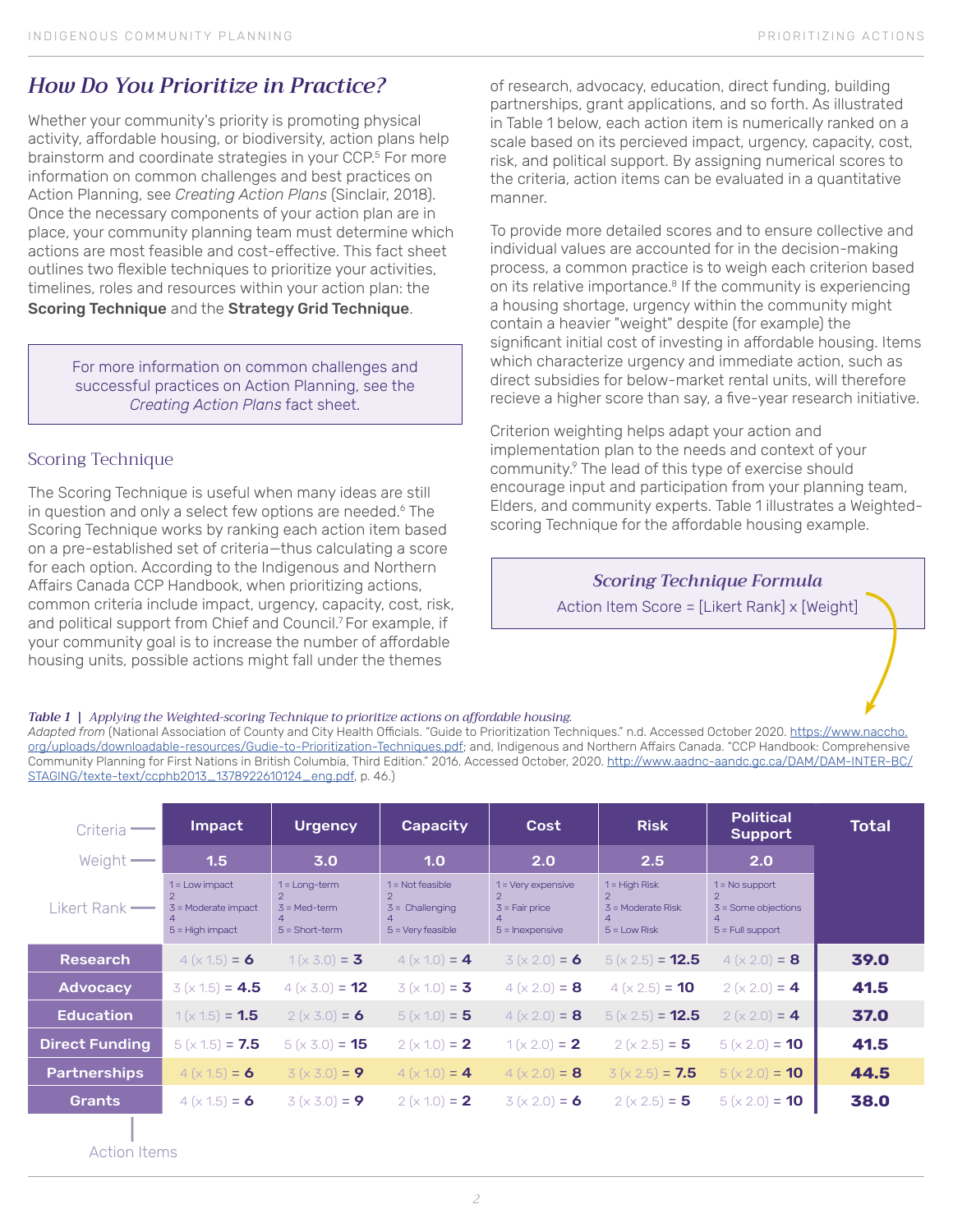## Strategy Grid Technique

The Strategy Grid Technique takes a hands-on, qualitative approach to prioritize actions. As illustrated below in Figure 2, the Strategy Grid works by having four quadrants with one criteria assigned to each axis.10 Each action item is strategically placed within one of the four quadrants to measure each item's relative importance.

Unlike the Scoring Technique, the Strategy Grid relies on two criteria only. There are numerous combinations of criteria that can be used in different planning contexts. The two criteria in the example below are 'Need' and 'Feasibility.'

- High Need / High Feasibility: Actions in this square have high impact and can be easily implemented. These actions should be first choice.
- High Need / Low Feasibility: Actions in this square have high impact but require additional resources to be implemented. These actions are likely worthwhile.
- Low Need / High Feasibility: Actions in this square have low impact and can be easily implemented. These actions may need to be reconsidered—might be worthwhile.
- Low Need / Low Feasibility: Actions in this square are the lowest priority items. Action items in this square have low impact and are not easily implemented.



## *Figure 2 |Strategy grid technique to prioritize actions.*

*Adapted from* (National Association of County and City Health Officials. "Guide to Prioritization Techniques." n.d. Accessed October 2020. https:// www.naccho.org/uploads/downloadable-resources/Gudie-to-Prioritization-Techniques.pdf; and, Indigenous and Northern Affairs Canada. "CCP Handbook: Comprehensive Community Planning for First Nations in British Columbia, Third Edition." 2016. Accessed October, 2020. http:// www.aadnc-aandc.gc.ca/DAM/DAM-INTER-BC/STAGING/texte-text/ ccphb2013\_1378922610124\_eng.pdf, p. 46.)

The Strategy Grid is commonly used in many other planning contexts, which may include engaging youth, establishing a planning team, setting goals and objectives, mapping community assets, and so forth. Need and feasibility represent one of many ways the Strategy Grid can be applied when implementing your action plan.

# *Dotmocracy*

Dotmocracy, also known as dot-voting, is a common facilitation method designed to engage people and solicit input on decisions affecting the community at large using dot-stickers on poster boards.11 Dotmocracy can be incorporated into a wide variety of community engagement exercises.



*Source* (Stairs, Haley. "Dots and Dotmocracy." 2018. Accessed October, 2020. theaquinian.net/tag/ dotmocracy/)

How dot-voting typically works is each participant is given a set number of dot stickers as determined by the facilitator. Each participant then places dot stickers next to each option or action item presented. A Strategy Grid can also be used in a dot-voting setting to help guide participants through the decision making process. Other variations of dot-voting may include using different colour dots to illustrate alternative viewpoints or values (e.g., green for "like" and red for "dislike").

# *Final Thoughts*

The process of prioritizing actions involves deciding between overlapping actions while incorproating the agreed-upon criteria into the final decision.<sup>12</sup> But who makes the final decision about which actions to implement? And what, if any, is the role of the planner and the community in the decision-

making process? While the two techniques provided in this fact sheet have limitations in terms of the depth of detail produced, both are a general reflection of the relative importance of competing wants, needs, and resources among various groups and actors. Your community planning team, which may consist of land managers,

*Your community planning team should play a large part in the process of prioritizing and implementing actions.*

Chief and Council, Elders, youth and family groups, and leaders of local community organizations, should play a large part in the process of prioritizing and implementing actions.

An action plan answers the "How will we reach our goals?" whereas this fact sheet attempts to address the question "What do we need to do, and what can we actually do to reach our goals?" The way in which your planning team approaches the implementation stage has a large influence on the outcomes your community plan achieves. By providing two adaptable techniques for prioritizing the most appropriate policy, program or project, your community will be better equipped to continually move towards your overall vision.